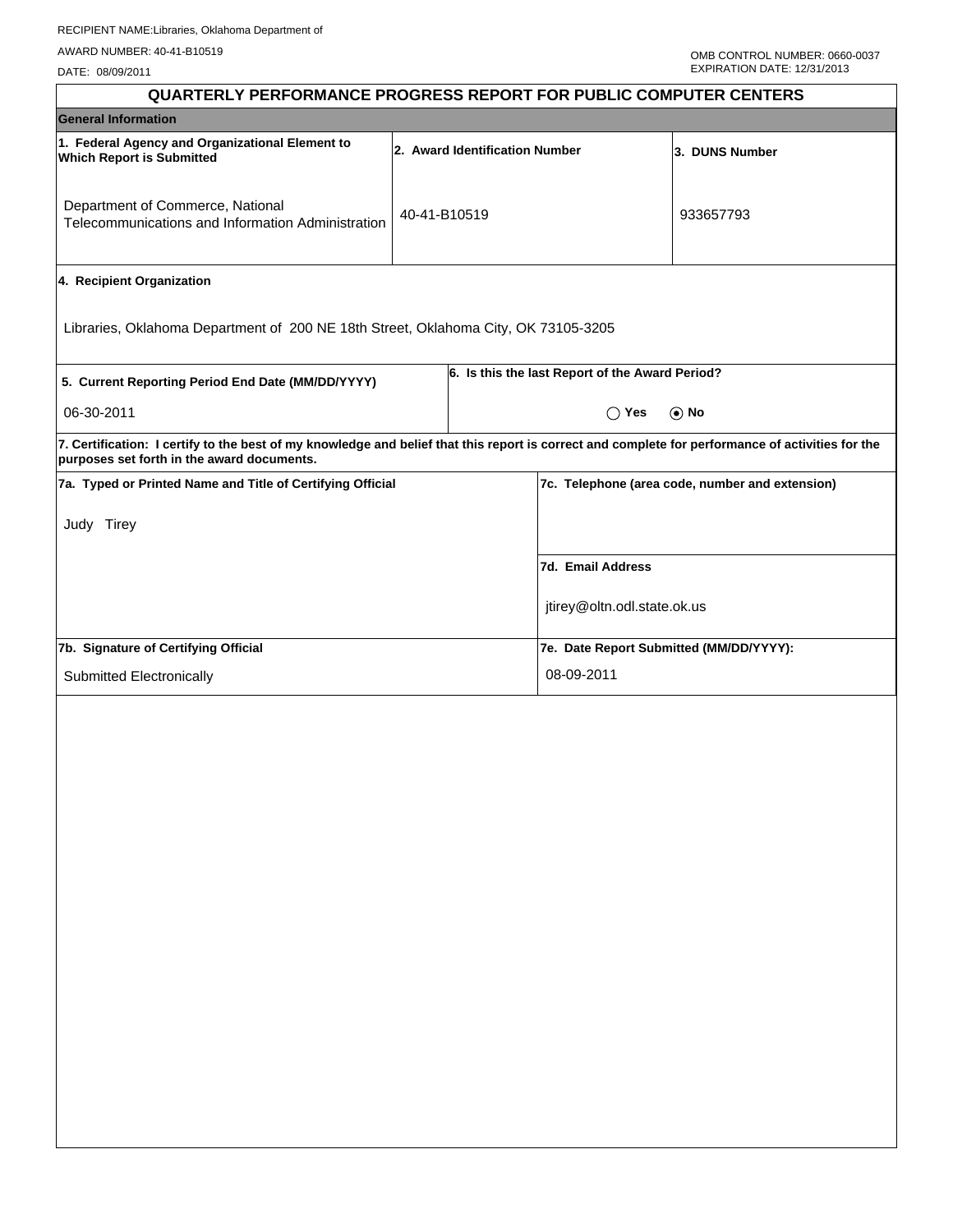**Project Indicators (This Quarter)**

## **1. Please describe significant project accomplishments completed during this quarter (600 words or less).**

RFP submission required for request for purchase acquisitions were submitted to Central Services & State Finance.

Following approval: 273 laptops; 59 desktops; 1 projector; 3 printers; 332 headsets & microphones; 54 cameras; 332 office software suites; 45 adobe suites; 45 Serotek & 45 Zoom text software (handicapped) and 44 accessible carrels were ordered.

Request for acquisitions were submitted to State Finance for internal connections requested through E-rate consortium: routers; cabling; firewalls, content server; media blade; and 2 video units. If E-rate funding is successful reimbursement will be received for the discounted portion and the grant will fund the non-discounted portion.

3 new computer labs in Tahlequah, Shawnee, & Miami have received funding and are submitting RFP's for room remodels. OkConnect team presented at a Bill and Melinda Gates Foundation workshop providing examples of video conferencing usage, proposed programs, and partners.

Meetings were held with Integris Hospital personnel to discuss future partnerships and how stroke victims could potentially utilize video conferencing.

Work continues on the E-rate consortium application. Notifications of funding for increased Internet speeds are anticipated in the summer but higher broadband speed implementation is anticipated for fall 2011. New legislation was enacted increasing Oklahoma's State Universal Service Fund from 56K (\$263 per month) to T-1 (\$514 per month) making a huge impact on monthly Internet charges for libraries. Of the 44 libraries within OkConnect, only six (6) libraries will pay any out of pocket expenses for Internet and those costs range from as low as \$9.60 per month for 50 Mbps speed to \$302.00 per month for 100 MBPS speed.

Request for exemption for Human Subject Research was submitted. The team continues to participate in BTOP and other pertinent webinars such as E-rate.

**2. Please provide the percent complete for the following key milestones in your project. Write "0" in the Percent Complete column and "N/ A" in the Narrative column if your project does not include this activity. If you provided additional milestones in your baseline report, please insert them at the bottom of the table. Figures should be reported cumulatively from award inception to the end of the most recent reporting quarter. Please provide a narrative description if the percent complete is different from the target provided in your baseline plan (300 words or less).**

|      | <b>Milestone</b>                         | Percent<br>Complete | Narrative (describe your reasons for any variance from the baseline<br>plan or any other relevant information) |
|------|------------------------------------------|---------------------|----------------------------------------------------------------------------------------------------------------|
|      | 2.a. Overall Project                     | 8                   | See challenges in Question 3 below                                                                             |
|      | 2.b. Equipment / Supply Purchases        |                     | Progress reported in Question 4 below                                                                          |
|      | 2.c. Public Computer Centers Established |                     | Progress reported in Question 4 below                                                                          |
|      | 2.d. Public Computer Centers Improved    |                     | Progress reported in Question 4 below                                                                          |
|      | 2.e. New Workstations Installed          |                     | Progress reported in Question 4 below                                                                          |
| 2.f. | <b>Existing Workstations Upgraded</b>    |                     | Progress reported in Question 4 below                                                                          |
|      | 2.g. Outreach Activities                 |                     | Progress reported in Question 4 below                                                                          |
|      | 2.h. Training Programs                   |                     | Progress reported in Question 4 below                                                                          |
| 2.i. | Other (please specify):                  |                     | Progress reported in Question 4 below                                                                          |

**3. Please describe any challenges or issues faced during this past quarter in achieving planned progress against the project milestones listed above. In particular, please identify any areas or issues where technical assistance from the BTOP program may be useful (600 words or less).**

Oklahoma's state procurement procedure has been time consuming and cumbersome. During this legislative session, state requirements have been made more stringent and the Oklahoma Agency of Central Services and the Oklahoma Office of State Finance have been inundated with requests which have substantially slowed ordering and purchasing.

All equipment orders specified that equipment be delivered to each individual library site but several libraries have received not only their equipment but other library's equipment. This has required extensive staff time at the Oklahoma Department of Libraries (ODL) to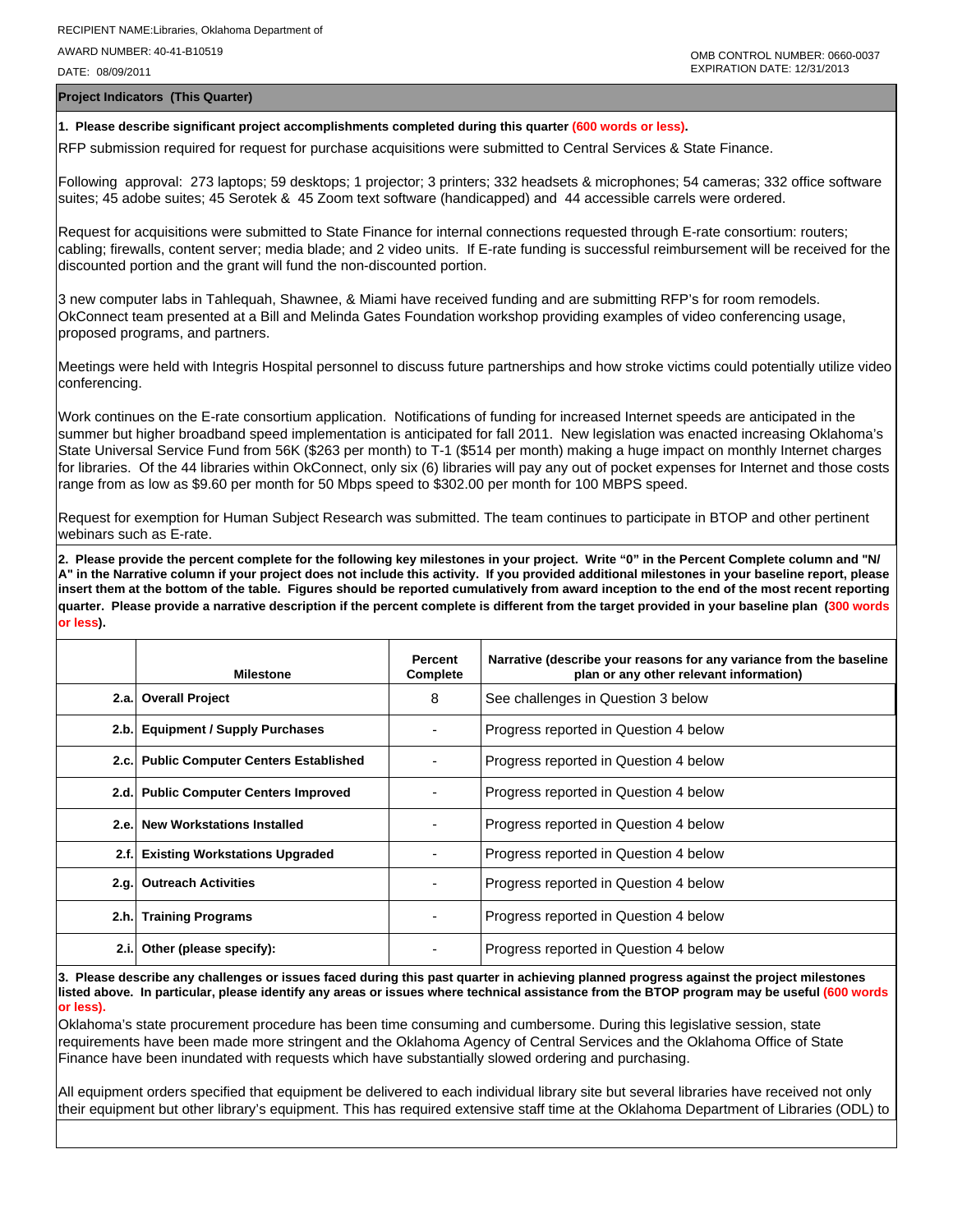RECIPIENT NAME:Libraries, Oklahoma Department of

AWARD NUMBER: 40-41-B10519

## DATE: 08/09/2011

rectify. The business manager had to review all invoices to decipher where the equipment should actually have been delivered

**4. Please provide actual total numbers to date or typical averages for the following key indicators, as specified in the question. Write "0" in the Total column and "N/A" in the Narrative column if your project does not include this activity. Unless otherwise indicated below, figures should be reported cumulatively from award inception to the end of the most recent reporting quarter. Please provide a narrative explanation if the total is different from the target provided in your baseline plan (300 words or less).** 

|      | Indicator                                                                                                             |                                       | <b>Total</b>   | Narrative (describe your reasons for any variance from the baseline<br>plan or any other relevant information)                                              |                                         |  |  |  |
|------|-----------------------------------------------------------------------------------------------------------------------|---------------------------------------|----------------|-------------------------------------------------------------------------------------------------------------------------------------------------------------|-----------------------------------------|--|--|--|
| 4.a. | New workstations installed and available<br>to the public                                                             |                                       | 0              | See challenges in Question 3 above                                                                                                                          |                                         |  |  |  |
|      | 4.b. Average users per week (NOT cumulative)                                                                          |                                       | 24,106         | Average users per week number represents a weekly average<br>obtained from information submitted by the 44 OkConnect libraries<br>on the 2010 annual report |                                         |  |  |  |
| 4.c. | Number of PCCs with upgraded broadband<br>connectivity                                                                |                                       | $\overline{0}$ | No variance from timeline                                                                                                                                   |                                         |  |  |  |
| 4.d  | Number of PCCs with new broadband<br>wireless connectivity                                                            |                                       | 0              | No variance from timeline                                                                                                                                   |                                         |  |  |  |
|      | Number of additional hours per week<br>4.e. existing and new PCCs are open to the<br>public as a result of BTOP funds |                                       | 0              | No variance from timeline                                                                                                                                   |                                         |  |  |  |
|      |                                                                                                                       |                                       |                | 5. Training Programs. In the chart below, please describe the training programs provided at each of your BTOP-funded PCCs.                                  |                                         |  |  |  |
|      | <b>Name of Training Program</b>                                                                                       | Length of Program (per hour<br>basis) |                | <b>Number of Participants per</b><br>Program                                                                                                                | Number of Training Hours per<br>Program |  |  |  |
|      | None at present time                                                                                                  | 0                                     |                | 0                                                                                                                                                           | 0                                       |  |  |  |
|      |                                                                                                                       | <b>Add Training Program</b>           |                | Remove Training Program                                                                                                                                     |                                         |  |  |  |
|      |                                                                                                                       |                                       |                |                                                                                                                                                             |                                         |  |  |  |
|      |                                                                                                                       |                                       |                |                                                                                                                                                             |                                         |  |  |  |
|      |                                                                                                                       |                                       |                |                                                                                                                                                             |                                         |  |  |  |
|      |                                                                                                                       |                                       |                |                                                                                                                                                             |                                         |  |  |  |
|      |                                                                                                                       |                                       |                |                                                                                                                                                             |                                         |  |  |  |
|      |                                                                                                                       |                                       |                |                                                                                                                                                             |                                         |  |  |  |
|      |                                                                                                                       |                                       |                |                                                                                                                                                             |                                         |  |  |  |
|      |                                                                                                                       |                                       |                |                                                                                                                                                             |                                         |  |  |  |
|      |                                                                                                                       |                                       |                |                                                                                                                                                             |                                         |  |  |  |
|      |                                                                                                                       |                                       |                |                                                                                                                                                             |                                         |  |  |  |
|      |                                                                                                                       |                                       |                |                                                                                                                                                             |                                         |  |  |  |
|      |                                                                                                                       |                                       |                |                                                                                                                                                             |                                         |  |  |  |
|      |                                                                                                                       |                                       |                |                                                                                                                                                             |                                         |  |  |  |
|      |                                                                                                                       |                                       |                |                                                                                                                                                             |                                         |  |  |  |
|      |                                                                                                                       |                                       |                |                                                                                                                                                             |                                         |  |  |  |
|      |                                                                                                                       |                                       |                |                                                                                                                                                             |                                         |  |  |  |
|      |                                                                                                                       |                                       |                |                                                                                                                                                             |                                         |  |  |  |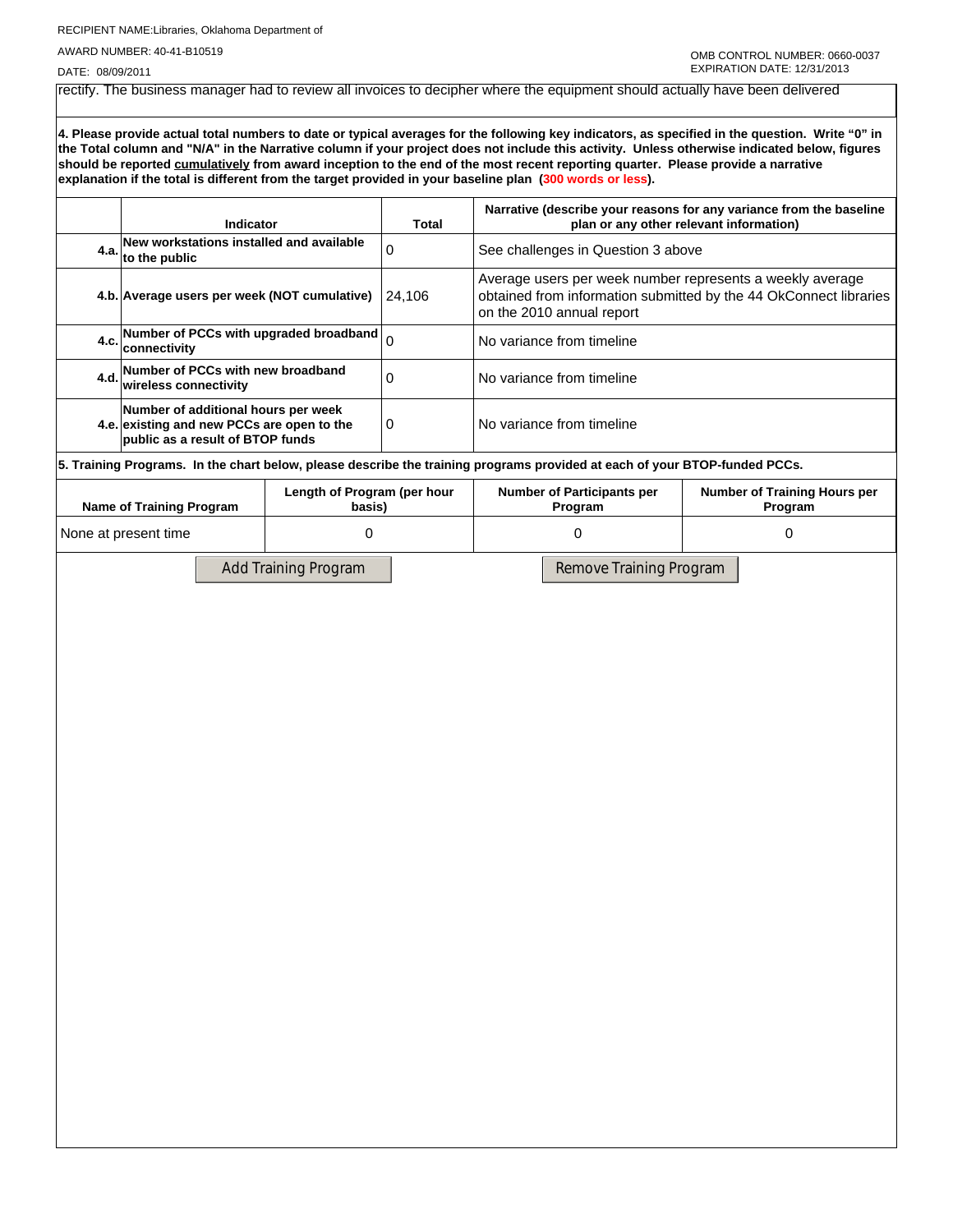**Project Indicators (Next Quarter)**

**1. Please describe significant project accomplishments planned for completion during the next quarter (600 words or less).** ODL anticipates that the three (3) computer labs will be substantially completed and that equipment will be installed. Approval for the purchase of the 36 room based video conferencing units will be received from the Office of State Finance and ordering will proceed.

The OkConnect team will begin outreach to the partners specifically Oklahoma Department of Commerce and the staff support Oklahoma's CCI grant.

The OkConnect team will give a presentation in September at the Oklahoma Municipal League's annual conference. Attendees at the conference are city managers from across the state of Oklahoma.

Donald W. Reynolds Community Center & Library located in Durant, a small community in SE Oklahoma with a population of less than 14,000 will host OkConnect's first video conferencing event in August 2011, a Disaster Task Force Sheltering Exercise. Approximately 200 participants from 6 locations across Oklahoma will converge at the Durant library to attend the exercise while others attend from Louisiana. Participants will represent city, county, and federal employees, as well as volunteers from the civilian sector. This video conference will bring shelter works in direct contact with the Shreveport/Boosier City, LA Office of Homeland Security and Emergency Services. All attendees will receive credit for the exercise which they can then use for grant purposes.

**2. Please provide the percent complete anticipated for the following key milestones in your project as of the end of the next quarter. Write "0" in the second column if your project does not include this activity. Figures should be reported cumulatively from award inception to the end of the next reporting quarter. Please provide a narrative description if the planned percent complete is different from the target provided in your baseline plan (300 words or less).**

|      | <b>Milestone</b>                         | <b>Planned</b><br>Percent<br>Complete | Narrative (describe reasons for any variance from baseline plan<br>or any relevant information) |
|------|------------------------------------------|---------------------------------------|-------------------------------------------------------------------------------------------------|
|      | 2.a. Overall Project                     | 50                                    | See challenges in Question 3 past quarter                                                       |
| 2.b. | <b>Equipment / Supply Purchases</b>      |                                       | Milestone Data Not Required                                                                     |
|      | 2.c. Public Computer Centers Established |                                       | Milestone Data Not Required                                                                     |
|      | 2.d. Public Computer Centers Improved    |                                       | Milestone Data Not Required                                                                     |
| 2.e. | New Workstations Installed               |                                       | Milestone Data Not Required                                                                     |
| 2.f. | <b>Existing Workstations Upgraded</b>    |                                       | Milestone Data Not Required                                                                     |
| 2.g. | <b>Outreach Activities</b>               |                                       | Milestone Data Not Required                                                                     |
|      | 2.h. Training Programs                   | ٠                                     | Milestone Data Not Required                                                                     |
| 2.i. | Other (please specify):                  |                                       | Milestone Data Not Required                                                                     |

**3. Please describe any challenges or issues anticipated during the next quarter that may impact planned progress against the project milestones listed above. In particular, please identify any areas or issues where technical assistance from the BTOP program may be useful (600 words or less).**

Because of the new state procurement rules, ordering of equipment has been delayed. Once all equipment is ordered, the logistics of coordinating the 7 Erate selected equipment and internet vendors will be quite involved for 44 sites. We anticipate some of the smaller libraries without in-house or city technical support will need to have contractors hired to assist with implementation of not only the Erate services but also the installation of software for the computers ordered.